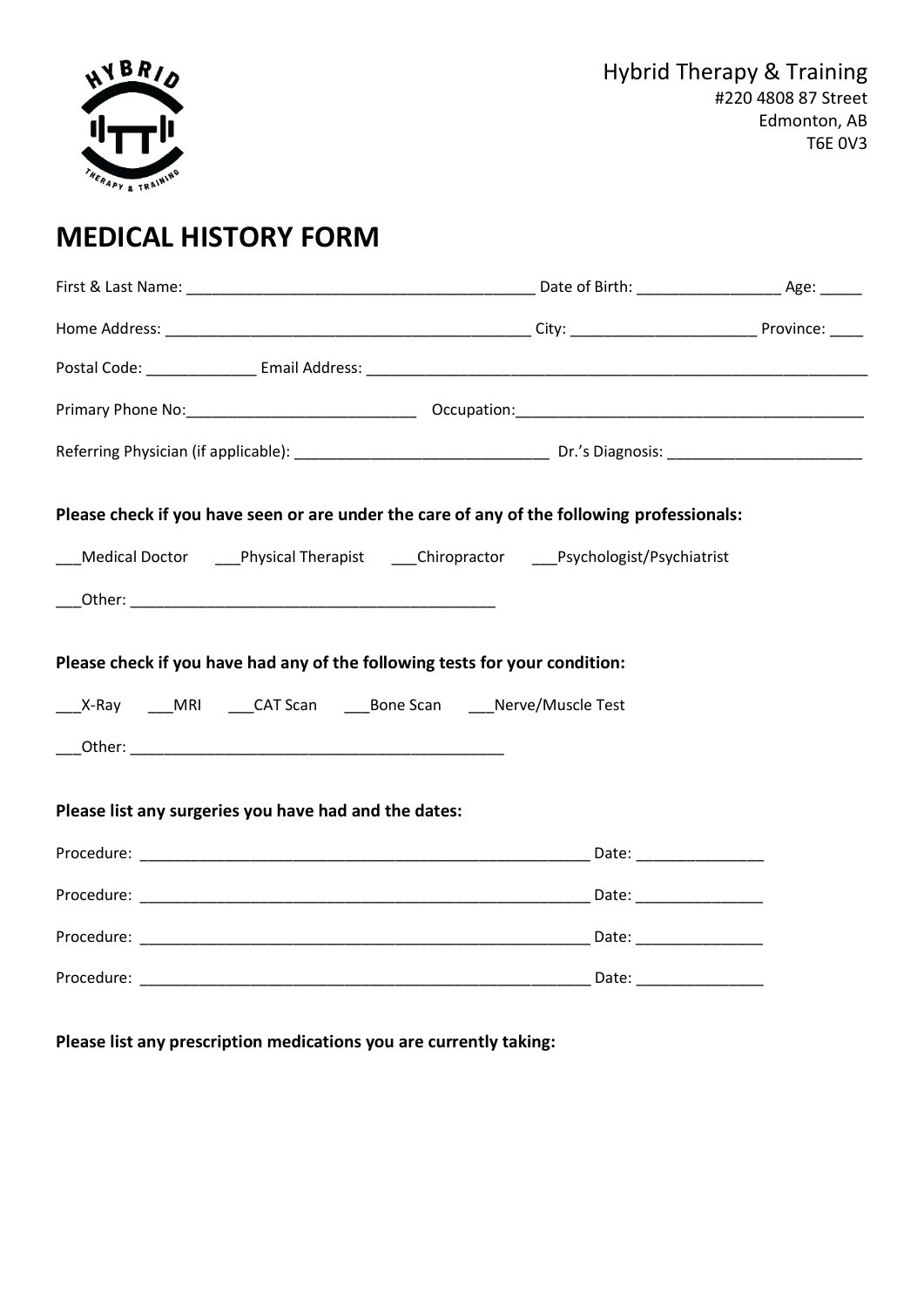#### **Have you ever been diagnosed with any of the following?** *(Circle all that apply)***:**

| Asthma                      | Depression/anxiety           | HIV/AIDS              | Pneumonia                      |
|-----------------------------|------------------------------|-----------------------|--------------------------------|
| Arthritis                   | <b>Diabetes</b>              | Joint pain            | Psychological care             |
| Back pain                   | Digestive problems           | Kidney problems       | Rheumatoid arthritis           |
| <b>Blood clots</b>          | <b>Dizziness</b>             | Liver disease         | Seizures/epilepsy              |
| <b>Blurred vision</b>       | Excessive/chronic<br>fatigue | Lung problems         | Shortness of breath            |
| <b>Bronchitis</b>           | Headaches                    | <b>Migraines</b>      | Skin disease or<br>sensitivity |
| Bowel problems              |                              | Neck pain             |                                |
|                             | Heart problems               |                       | Stress/tension                 |
| <b>Broken bones</b>         |                              | Neurological disorder |                                |
|                             | Hemorrhoids                  |                       | Stroke                         |
| Cancer                      |                              | Osteoporosis          |                                |
| <b>Circulation problems</b> | Hepatitis                    | Pacemaker             | Thyroid problems               |
|                             | Hernia                       |                       | Vision/hearing                 |
| Concussion                  |                              | Paralysis             | problems                       |
|                             | High blood pressure          |                       |                                |
| Other:                      |                              |                       |                                |

WOMEN: Are you currently pregnant or think you may be pregnant? \_\_\_Yes \_\_\_No

**What is your primary complaint?** (location, onset, symptoms, progression, scale of 1-10)

**Please list** *all* **previous injuries (any area of the body) and the year they occurred:**